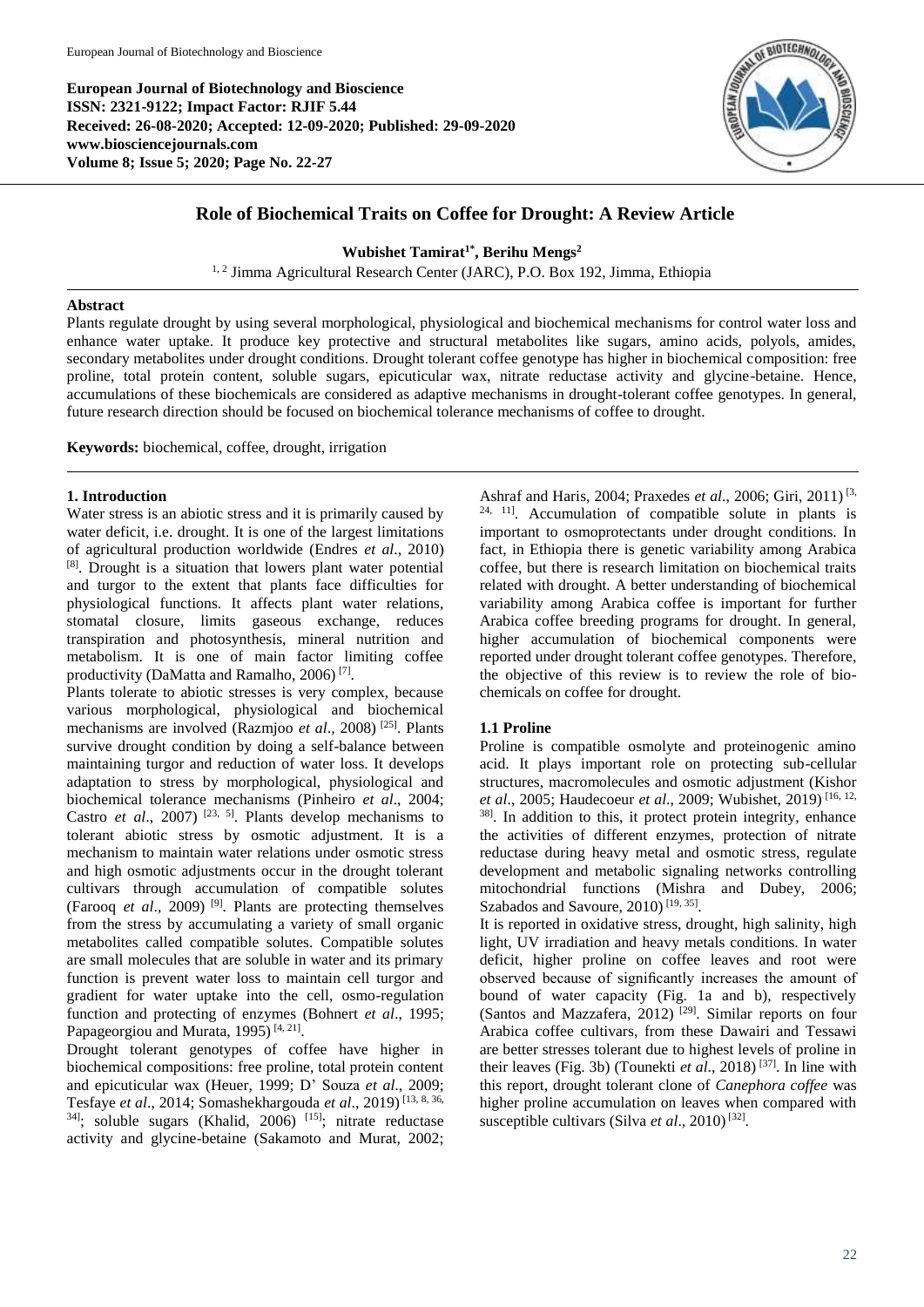

**Fig 1:** Proline contents in leaves (a) and roots (b) of stressed and control coffee plants. Bars indicate standard errors of the means. Source: Santos and Mazzaferab (2012)<sup>[29]</sup>.

Robusta coffee clones were subjected to two treatments: well-watered control and drought-stressed. Clones IC-6 and IC-3 are drought tolerant than other clones due to higher proline accumulation and leaf proline concentration substantially increased with time of exposure of the plants to soil drying (Table 1) (Tesfaye *et al*., 2014) [36]. Similar finding reported that, higher accumulation of proline was observed under higher light and low water (Fig. 2) (Paulo *et al*., 2012). In addition to this, proline content significantly increased at water stress conditions in graft combinations as well as in scion seedlings (Somashekhargouda *et al*., 2019) [34]. Similar report on alternate drip irrigation and fixed drip irrigation were 69.6% and 204.6% higher proline content than conventional drip irrigation, respectively (Table 2) (Liu *et al*., 2016) [17] .



*Source***:** Paulo *et al*. (2012).

**Table 1:** Leaf water potential (LWP), leaf proline concentration (LPC), stress score values (SSV) and proportion of plants showing complete wilting symptoms (PPCWS) on day 12 of soil drying.

| <b>Clone</b> |        | LPC (µmolg-1<br>$ LWP(MPa) ^{L1 \nightharpoonup}$ resh weight) <sup> </sup> | <b>SSV</b> (1-5<br>scale) | <b>PPCWS</b> |
|--------------|--------|-----------------------------------------------------------------------------|---------------------------|--------------|
| $IC-2$       | $-3.2$ | 10.0                                                                        | 3.10                      | 96.80        |
| $IC-3$       | $-3.2$ | 12.2                                                                        | 2.50                      | 86.80        |
| $IC-4$       | $-3.4$ | 9.4                                                                         | 3.33                      | 96.80        |
| $IC-6$       | $-3.3$ | 13.3                                                                        | 2.33                      | 86.80        |
| $IC-8$       | $-3.3$ | 9.0                                                                         | 3.33                      | 96.80        |
| $R-4$        | $-3.2$ | 9.5                                                                         | 3.40                      | 96.80        |

*Source***:** Tesfaye *et al*. (2014) [36]

#### **1.2. Total Soluble Sugar and Protein**

Soluble sugars (sucrose, glucose and fructose) play an

important role in maintaining leaf water content, osmotic adjustment, overall structure and growth of plants under drought stress conditions (Rosa *et al*., 2009) [27]. Previous report on Arabica coffee cultivars showed that, total soluble sugar content was higher in Dawairi and Tessawi cultivars compared with others (Fig. 3a) (Tounekti et al., 2018)<sup>[37]</sup>. Similar report on alternate, fixed and conventional drip irrigation for leaf total soluble sugar content; the result revealed that in fixed drip irrigation with NSAP treatment were higher than other treatments (Table 2) (Liu *et al*.,  $2016$ )  $[17]$ . Hence, it improves water use efficiency due to accumulation of osmotic substances, so as to prevent dehydration of cells and tissues (Akcay, 2010) [2]. Similar report in agreement of this result was reported on other crop like wheat (Nazaarli and Faraji, 2011)<sup>[20]</sup>.

Total soluble protein (TSP) increased significantly at water stress conditions; in addition to this TSP was varied significantly between scion seedlings and graft combinations (Somashekhargouda *et al*., 2019) [34]. Higher accumulation of protein content was reported on drought tolerant coffee genotype at water stress condition (Divya, 2008; D' Souza *et al*., 2009) [30]. Similar kind of changes in soluble protein content was reported on Sorghum due to stress (Aher and Nair, 2003).

**Table 2:** Effect of drip irrigation method and super absorbent polymer on proline and soluble sugar on young Arabica Coffee.

| <b>Drip</b><br>irrigation<br>method | Superabsorbent Leaf water<br>polymers level content (%) |                                                         | <b>Proline</b><br>$(igg^{-1})$ | <b>Soluble</b><br>sugar $(\% )$ |
|-------------------------------------|---------------------------------------------------------|---------------------------------------------------------|--------------------------------|---------------------------------|
| <b>ADI</b>                          | <b>SAP</b>                                              | $75.72 \pm 1.14a$   9.46 $\pm$ 1.58b   1.54 $\pm$ 0.23a |                                |                                 |
|                                     | <b>NSAP</b>                                             | 71.38±0.91ab 18.30±2.82b 3.35±0.73ab                    |                                |                                 |
| <b>FDI</b>                          | <b>SAP</b>                                              | 72.86±1.27ab 17.33±0.95b 2.33±0.14bc                    |                                |                                 |
|                                     | <b>NSAP</b>                                             | $67.68 \pm 0.84$ b 32.53 $\pm$ 2.53a 4.53 $\pm$ 0.15a   |                                |                                 |
| <b>CDI</b>                          | <b>SAP</b>                                              | $75.75 \pm 3.35a$ 6.17 $\pm$ 0.01b 1.18 $\pm$ 0.02c     |                                |                                 |
|                                     | <b>NSAP</b>                                             | 75.95±2.40a 10.20±0.90b 1.42±0.09c                      |                                |                                 |

ADI, FDI and CDI are represents alternate drip irrigation (alternate watering on both sides of the pot at each watering), fixed drip irrigation (fixed watering on one side of the pot at each watering) and conventional drip irrigation (both sides of the irrigated simultaneously at each watering). SAP and NSAP are represents added superabsorbent polymers and no superabsorbent polymers, respectively. The values are means  $\pm$  standard errors (n=4). Different letters in the same column indicate significant difference (P<0.05). Source: Liu et al.  $(2016)$ <sup>[17]</sup>.

**Fig 2:** Chemical composition of leaf proline in coffee plants subjected to varied light and water conditions. Data are expressed in  $g kg^{-1} DM$ .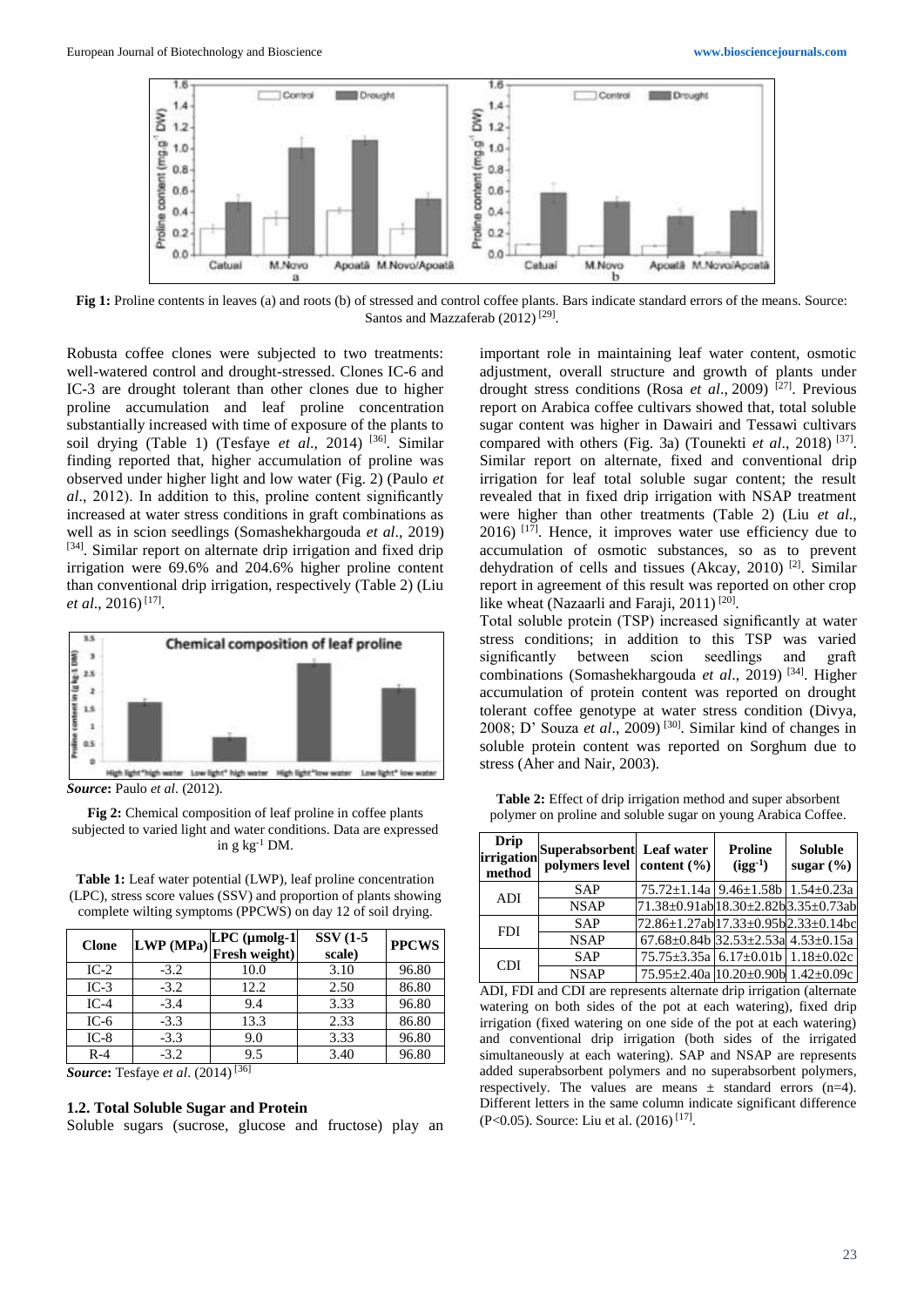

**Fig 3:** Changes in the leaf total soluble sugars (TSS) (a) and proline contents (b) as a function of predawn leaf water potential ((Ψpd) in Arabica coffee cultivars kholari, Tessawi, Tufahi amd Dawairi subjected to drought, Bars indicate errors of the means.

#### **1.3 Epicuticular Wax**

Epicuticular wax (ECW) is one of the parameter for screening the cultivars for drought tolerance in coffee (Saraswathy *et al*. 1996) [30]. In Fig. 4, ECW increased significantly in all the graft combinations as well as pure line seedlings at water stress conditions. The research findings was reported at water stress conditions higher accumulation of ECW was observed on graft combinations of Sln.9/S.795 and Sln.9/S.4202 due to positive influence of Sln.9 rootstock on S.795 and S.4202 scion (Somashekhargouda *et al*., 2019) [34] . Similarly, it is an effective component of drought resistance in other crops like sorghum (Adelina *et al*., 1977) [1] .



*Source***:** Somashekhargouda *et al*. (2019) [34] .

**Fig 4:** Change in epicuticular wax content in different graft combinations at different soil moisture regimes. BS, AS and AAS represents before stress, after stress and after alleviation of stress, respectively.

#### **1.4. Nitrate Reductase Activity and Glycine betaine**

Nitrate reductase activity (NAR) is important enzyme for nitrogen assimilation and protein synthesis in plant cell. It is vital for the metabolic and physiological status of plants and used as a biomarker of plant stress (Sivakumar *et al*., 2017) [33]. It is considered as an indicative parameter for the evaluation of the effect of water stress on coffee (Meguro and Magalhães, 1983) [18]. At stress conditions all the graft combinations maintained significantly high NAR compared to respective pure line scion seedlings due to drought tolerance mechanism. Higher NRA was observed at before stress and after the alleviation of stress at graft combinations due to positive influence on NRA by scions indicating usefulness of these rootstocks in inducing drought tolerance and better nitrogen assimilation (Table 3) (Somashekhargouda *et al*., 2019) [34] .

**Table 3:** Change in nitrate reductase activity content of graft combinations at different soil moisture regimes.

| Seedlings/graft<br>combinations | <b>Stress Condition</b>                                                           |      |       |       |  |
|---------------------------------|-----------------------------------------------------------------------------------|------|-------|-------|--|
|                                 | Nitrate reductase activity ( $\mu$ moles hr <sup>-1</sup><br>$g^{-1}$ dry weight) |      |       |       |  |
|                                 | <b>BS</b>                                                                         | AS   | AAS   | Mean  |  |
| S.795                           | 0.64                                                                              | 0.30 | 0.67  | 0.54  |  |
| Sln.10                          | 0.70                                                                              | 0.30 | 0.71  | 0.57  |  |
| S.4202                          | 0.72                                                                              | 0.32 | 0.64  | 0.56  |  |
| Sln.11/Sln.10                   | 0.98                                                                              | 0.35 | 0.96  | 0.76  |  |
| Sln.5B/Sln.10                   | 1.00                                                                              | 0.34 | 0.89  | 0.74  |  |
| Sln.9/S.795                     | 1.05                                                                              | 0.38 | 0.93  | 0.79  |  |
| Sln.9/S.4202                    | 0.62                                                                              | 0.35 | 0.60  | 0.52  |  |
| Mean                            | 0.82                                                                              | 0.33 | 0.77  | 0.64  |  |
|                                 | $SEm \pm$                                                                         |      | 5%    | $1\%$ |  |
| Stress condition                | 0.023                                                                             |      | 0.064 | 0.086 |  |
| Seedlings/graft                 | 0.034                                                                             |      | 0.098 | 0.132 |  |
| Interaction                     | 0.060                                                                             |      | 0.170 | NS    |  |

*BS, AS and AAS are before stress, at stress and after alleviation of stress, respectively. Source:* Somashekhargouda *et al*. (2019) [34] .

Several studies have indicated that under water stress, NAR might be used to estimate the environmental adaptability of different genotypes (Shaner and Boyer, 1976; Heuer *et al*., 1979) [31, 14]. It is used as a suitable criterion for the evaluation of the effect of water stress on the physiology of coffee plants under *in vivo* activity. In Fig. 5, significant difference on effect of water stress on the activity of NAR was only observed between cultivars Catuai and Nacional, the former being more tolerant to water deficits in relation to nitrate reduction (Meguro and Magalhães, 1983)<sup>[18]</sup>.

Glycine betaine (N, N, N -trimethyl glycine) is an amphoteric compound and it stabilizes the structures and activities of enzymes and protein complexes. It maintains the integrity of membranes against the damaging effects of several abiotic stresses. It plays an important role in the responses of plant cells to a variety of stresses (Rhodes and Hanson, 1993; Sakamoto and Murata, 2002)<sup>[21]</sup>. Physiology, genetics, biophysics and biochemistry of plants strongly suggests that glycine betaine (GB), is an amphoteric quaternary amine and it plays an important role as a compatible solute in plants under various types of environmental stress (Farooq *et al*., 2008). Plant cells accumulate compatible solutes such as glycine-betaine in their cytosols in response to abiotic stresses (Giri, 2011)<sup>[11]</sup>. It also play an important role in the response of plant cells to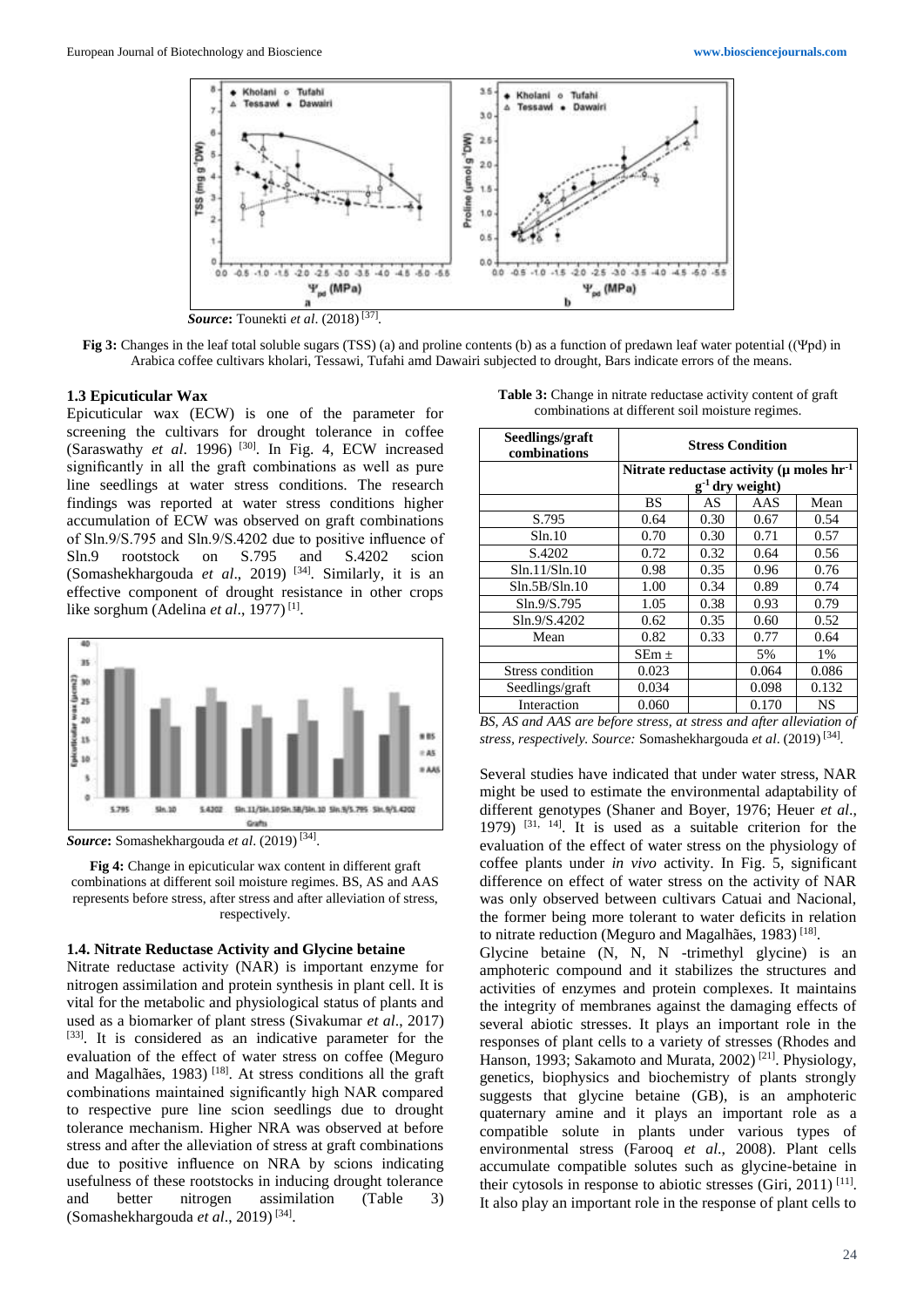a variety of stresses (Sakamoto and Murat, 2002; Ashraf and



*Source***:** (Meguro and Magalhães, 1983) [18] .

**Fig 5:** *In vivo leaf nitrate reductase activity of Coffea arabica cultivars subjected to different water potentials.*

#### **Summary and Conclusion**

Coffee is one of cash crop in Ethiopia. Its production is affected by different factors; from this drought is major one. Drought tolerance is a multigenic trait that involves many complex mechanisms. Plants have tolerate to drought is very complex, because various morphological, physiological and biochemical mechanisms are involved. Knowledge of morpho-physiological and biochemical responses to drought is important for knowing plant resistance mechanisms. Higher biochemical composition on drought tolerant coffee genotypes has been reported in different country, but in Ethiopia, there is research limitation on biochemical mechanisms to drought tolerance. Therefore, further research should be need on biochemical tolerance mechanisms to drought.

# **References**

1. Adelina E, Blum A, Jordan WR. A rapid colorimetric method for epicuticular wax content of sorghum leaves. Crop Science. 1977; 17(1):179-180.

- 2. Akcay U, Ercan O, Kavas M, Yildiz L, Yilmaz C, Oktem H, *et al*. Drought induced oxidative damage and antioxidant responses in peanut (*Arachis hypogea*) seedlings. Plant Growght Regulator. 2010; 61(1):21-28.
- 3. Ashraf M, Haris PJ. Potential biochemical indicators of salinity tolerance in plants. Plant Science. 2004; 166(1):3-16.
- 4. Bohnert HJ, Nelson DE, Jensen RG. Adaptations to environmental stresses. The plant cell. 1995; 7(7):1099.
- 5. Castro G, Giovannelli A, Deslauriers A, Fragnelli G, Scaletti L, Rossi S, *et al*. Evaluation of drought response of two poplar clones (Populus× canadensis Mönch 'I-214'and P. deltoides Marsh.'Dvina') through high resolution analysis of stem growth. Journal of Experimental Botany. 2007; 58(10):2673-2683.
- 6. D'Souza GF, Renukaswamy NS, Anand CG, Awati MG, Lamani B. Biochemical and physiological changes in two arabica coffee genotypes in relation to drought tolerance. Journal of Coffee Research. 2009; 37(1& 2):26-42.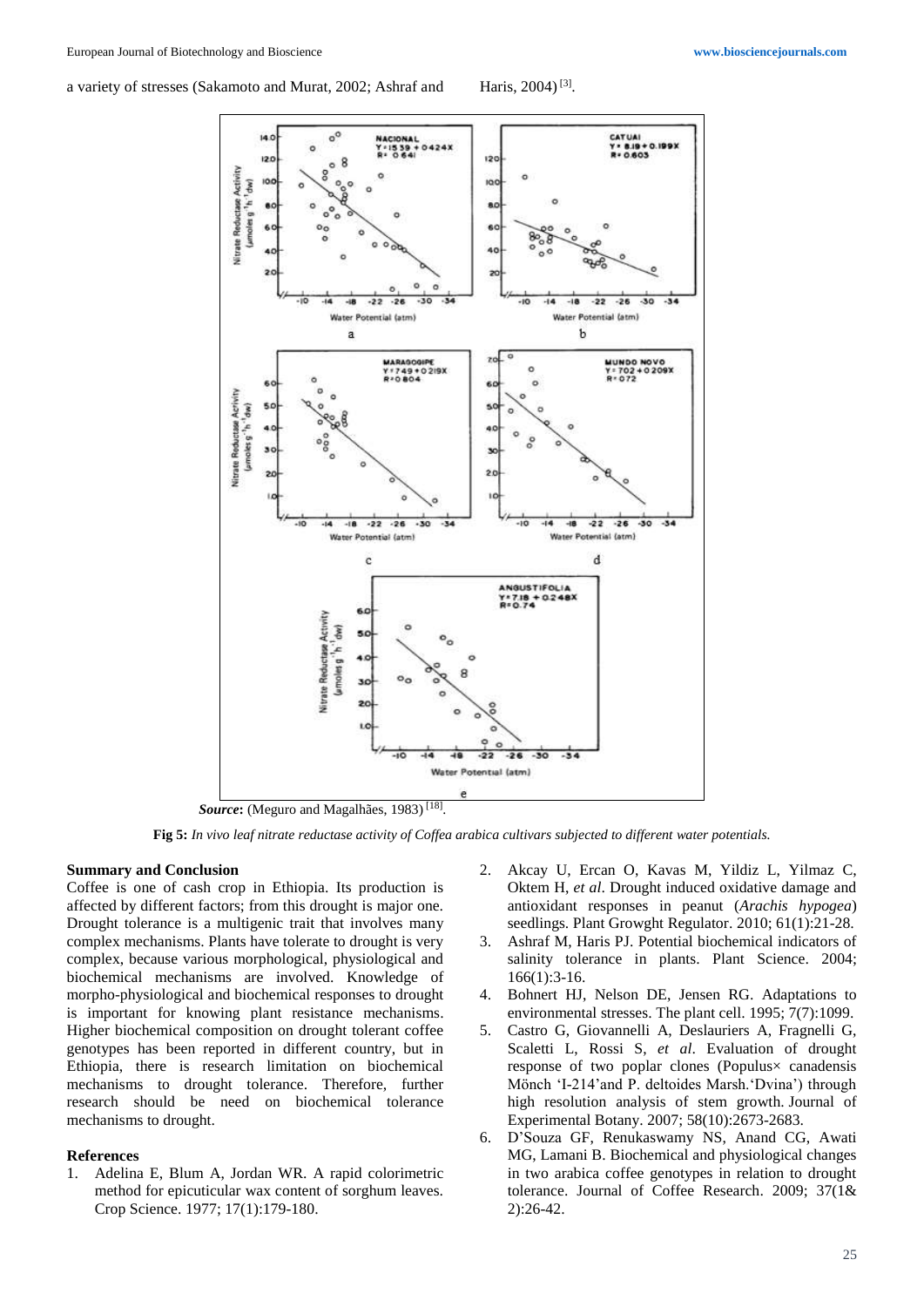- 7. DaMatta FM, Ramalho JDC. Impacts of drought and temperature stress on coffee physiology and production: a review. Brazilian Journal of Plant Physiology. 2006; 18(1):55-81.
- 8. Endres L, Pompelli MF, Barata-Luís R, Vitorino HS, Gonçalves ER, Rolim EV, *et al*. Photosynthesis, photoprotection and antioxidant activity of purging nut under drought deficit and recovery. Biomass and Bioenergy. 2010; 34(8):1207-1215.
- 9. Farooq M, Basra SMA, Wahid A, Cheema ZA, Cheema MA, Khaliq A, *et al*. Physiological Role of Exogenously Applied Glycinebetaine to Improve Drought Tolerance in Fine Grain Aromatic Rice (Oryza sativa L.). Journal of Agronomy and Crop Science. 2008; 194(5):325-333.
- 10. Farooq M, Wahid A, Kobayashi N, Fujita D, Basra SMA. Plant drought stress: effects, mechanisms and management. In Sustainable agriculture, Springer, Dordrecht, 2009, 185-212.
- 11. Giri J. Glycinebetaine and abiotic stress tolerance in plants. Plant signaling and behavior. 2011; 6(11):1746- 1751.
- 12. Haudecoeur E, Planamente S, Cirou A, Tannieres M, Shelp BJ, Morera S, *et al*. Proline antagonizes GABAinduced quenching of quorum-sensing in Agrobacterium tumefaciens. Proceedings of the National Academy of Sciences. 2009; 106(34):14587-14592.
- 13. Heuer B. Osmoregulatory role of proline in plants exposed to environmental stresses. In Hand book of Plant and Crop Stress, Second edition, 1999, 675-695.
- 14. Heuer B, Plaut Z, Federman E. Nitrate and nitrite reduction in wheat leaves as affected by different types of water stress. Physiologia Plantarum. 1979; 46(4):318-23.
- 15. Khalid KHA. Influence of water stress on growth, essential oil and chemical composition of Herb (Ocimum sp.). Institute of Agrophysics. 2006; 20(4):289-296.
- 16. Kishor PK, Sangam S, Amrutha RN, Laxmi PS, Naidu KR, Rao KRSS, *et al*. Regulation of proline biosynthesis, degradation, uptake and transport in higher plants: its implications in plant growth and abiotic stress tolerance. Current Science. 2005; 88(3):424-438.
- 17. Liu X, Li F, Yang Q, Wang X. Effects of alternate drip irrigation and superabsorbent polymers on growth and water use of young coffee tree. Journal of Environmental Biology. 2016; 37(4):485.
- 18. Meguro NE, Magalhães AC. Water stress affecting nitrate reduction and leaf diffusive resistance in Coffea arabica L. cultivars. Journal of Horticultural Science. 1983; 58(1):147-152.
- 19. Mishra S, Dubey RS. Inhibition of ribonuclease and protease activities in arsenic exposed rice seedlings: role of proline as enzyme protectant. Journal of Plant Physiology. 2006; 163(9):927-936.
- 20. Nazarli H, Faraji F. Response of proline, soluble sugars and antioxidant enzymes in wheat (Triticum aestivum L.) to different irrigation regimes in greenhouse condition. Cercetari agronomice in Moldova. 2011; 44(4):27-33.
- 21. Papageorgiou GC, Murata N. The unusually strong stabilizing effects of glycine betaine on the structure and function of the oxygen-evolving photosystem II

complex. Photosynthesis Research. 1995; 44(3): 243- 252.

- 22. Paulo CC, Oliveira AA, Morais LE, Martins SC, Sanglard LM, DaMatta FM, *et al*. Could shading reduce the negative impacts of drought on coffee? A morphophysiological analysis. Physiologia plantarum. 2012; 144(2):111-122.
- 23. Pinheiro HA, DaMatta FM, Chaves ARM, Fontes EPB, Loureiro ME. Drought tolerance in relation to protection against oxidative stress in clones of Coffea canephora subjected to long-term drought. Plant Science. 2004; 167(6):1307-1314.
- 24. Praxedes SC, DaMatta FM, Loureiro ME, Ferrao MA, Cordeiro AT, *et al*. Effects of long-term soil drought on photosynthesis and carbohydrate metabolism in mature robusta coffee (Coffea canephora Pierre var. kouillou) leaves. Environmental and experimental botany. 2006; 56(3):263-273.
- 25. Razmjoo K, Heydarizadeh P, Sabzalian MR. Effect of salinity and drought stresses on growth parameters and essential oil content of Matricaria chamomile. Intnational Journal of Agriculture Biology. 2008; 10(4):451-454.
- 26. Rhodes D, Hanson AD. Quaternary ammonium and tertiary sulfonium compounds in higher plants. Annual Review of Plant Physiology and Plant Molecular Biology. 1993; 44(1):357-384.
- 27. Rosa M, Prado C, Podazza G, Interdonato R, González JA, Hilal M, *et al*. Soluble sugars: Metabolism, sensing and abiotic stress: A complex network in the life of plants. Plant Signal and Behavior. 2009; 4(5):388-393.
- 28. Sakamoto A, Murata N. The role of glycine betaine in the protection of plants from stress: clues from transgenic plants. Plant, Cell and Environment. 2002; 25(2):163-171.
- 29. Santos AB, Mazzafera P. Dehydrins are highly expressed in water-stressed plants of two coffee species. Tropical plant biology. 2012; 5(3):218-232.
- 30. Saraswathy VM, Venkataramanan D, D'Souza GF, Anand CG. Effect of water stress on epicuticular wax, solute accumulation and relative water content in coffee seedlings. In Proceedings of international symposium on plantation crops. Journal of Plantation Crops. 1996; 24:530-537.
- 31. Shaner DL, Boyer JS. Nitrate reductase activity in maize (Zea mays L.) leaves. II. Regulation by nitrate flux at low leaf water potential. Plant Physiology. 1976; 58(4):505-509.
- 32. Silva VA, Antunes WC, Guimarães BLS, Paiva RMC, Silva VF, Ferrão MAG, *et al*. Physiological response of Conilon coffee clone sensitive to drought grafted onto tolerant rootstock. Pesquisa Agropecuária Brasileira. 2010; 45(5):457-464.
- 33. Sivakumar R, Nandhitha GK, Chandrasekaran P, Boominathan P, Senthilkumar M. Impact of Pink Pigmented Facultative Methylotroph and PGRs on Water Status, Photosynthesis, Proline and NR Activity in Tomato under Drought. International Journal of Current Microbiology and Applied Sciences. 2017; 6(6):1640-1651.
- 34. Somashekhargouda P, D'Souza GF, Umesh DK, Rudragouda C. Rootstock scion interaction effects on biochemical and gas exchange drought tolerant traits in Arabica (Coffea arabica L.) coffee. Plant Physiology